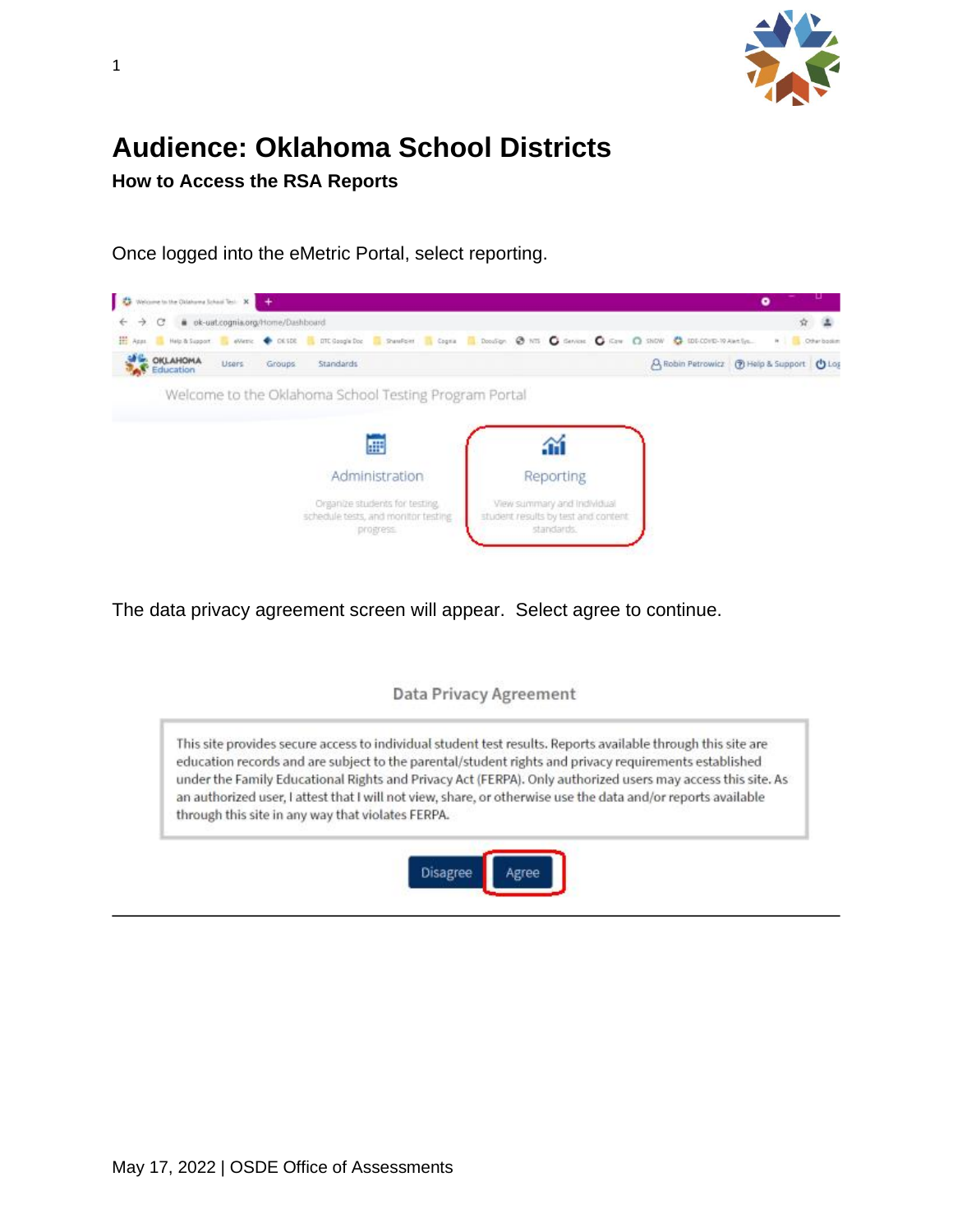

You will be directed to the reporting landing page.

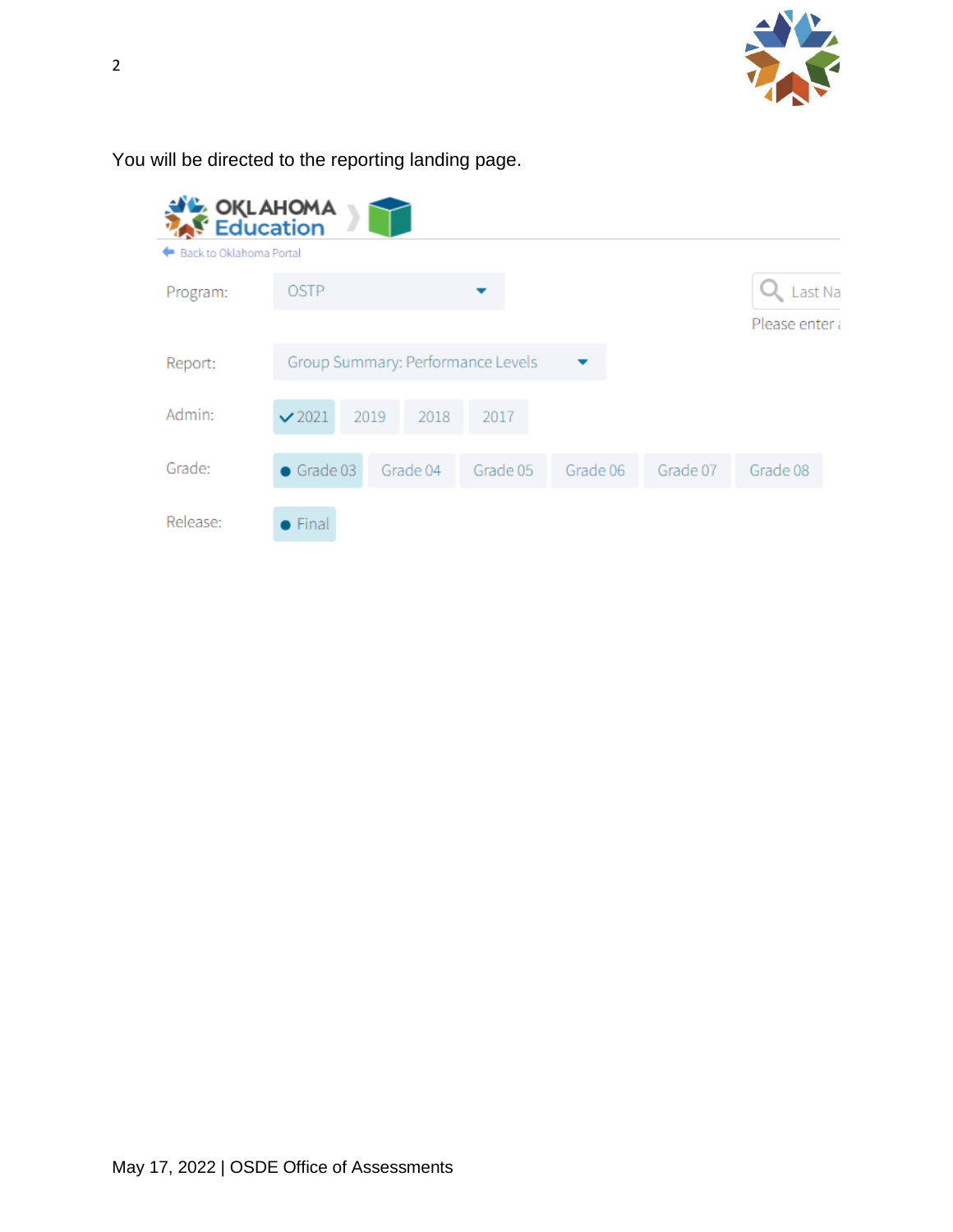

You will not be able to select early RSA until you select Roster from drop down menu.

| Program:                                          | OSTP                                                           |         |           |
|---------------------------------------------------|----------------------------------------------------------------|---------|-----------|
| Report:                                           | Group Summary: Performance Levels                              |         |           |
| Admin:                                            | & Search                                                       |         |           |
| Grade:                                            | Group Summary: Performance Levels                              | 06      |           |
| Release:                                          | Group Summary PL: All Grades<br>Summary Counts of Total Tested |         |           |
| Preliminary resu<br>embargoed and                 | Group Summary PL: All Selections                               | te      |           |
| data/reports ma<br>instructional pla<br>students. | Roster                                                         | Dľ<br>đ |           |
|                                                   | Roster: All Selections                                         |         |           |
| Organization                                      |                                                                |         | $0$ seler |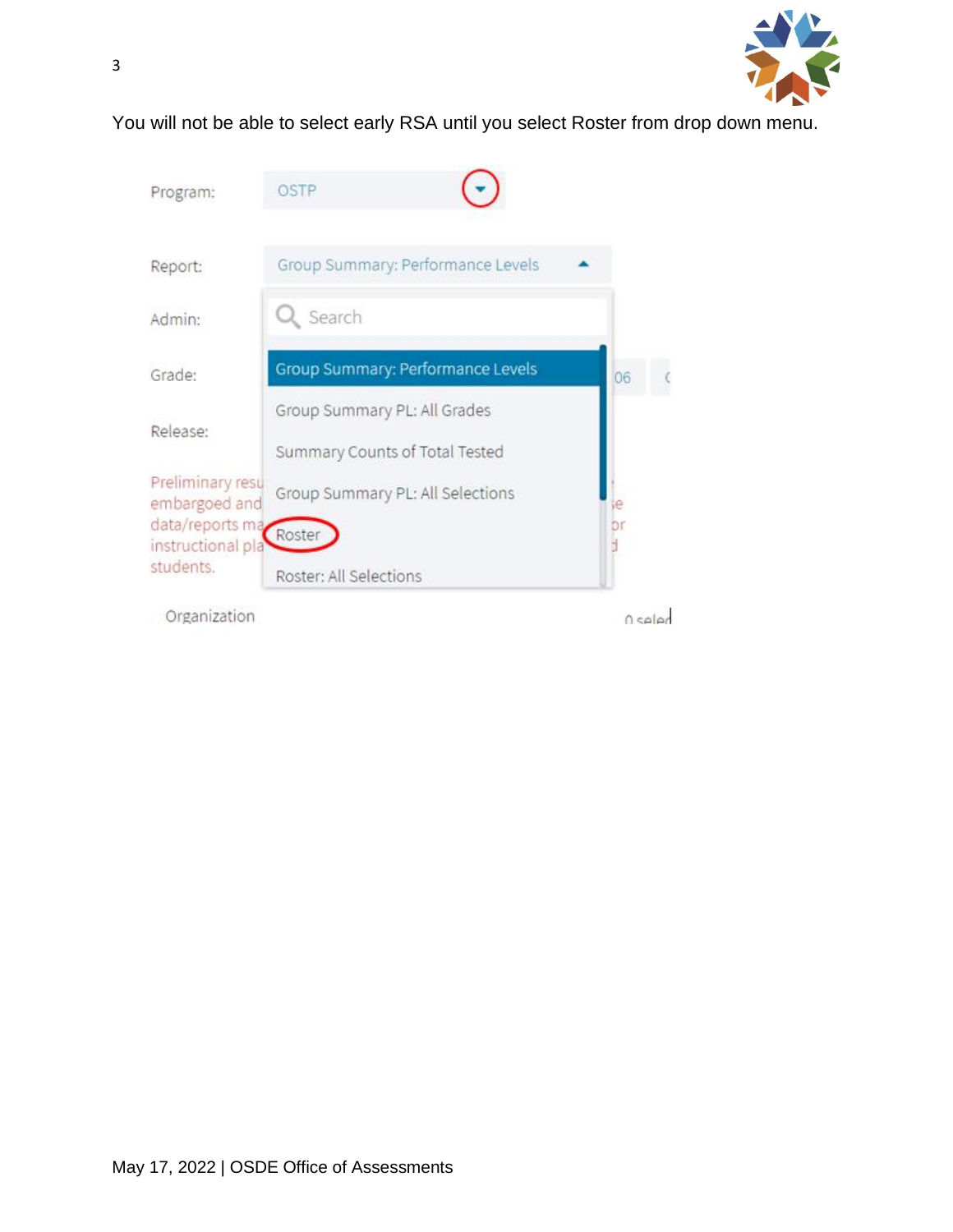

The Early RSA tab will now be visible. To populate the Early RSA Roster for Spring 2021, make sure you have 2022, Grade 3, and Early RSA selected.

| <b>CONCERNATION</b><br>A Education |              |      |      |      |
|------------------------------------|--------------|------|------|------|
| Back to Oklahoma Portal            |              |      |      |      |
| Program:                           | <b>OSTP</b>  |      |      |      |
|                                    |              |      |      |      |
| Report:                            | Roster       |      |      |      |
| Admin:                             | 2022<br>2021 | 2019 | 2018 | 2017 |
| Grade:                             | Grade 03     |      |      |      |
| Release:                           | Early RSA    |      |      |      |

You will then be able to select the organization. You can search district or school in the search within state field.

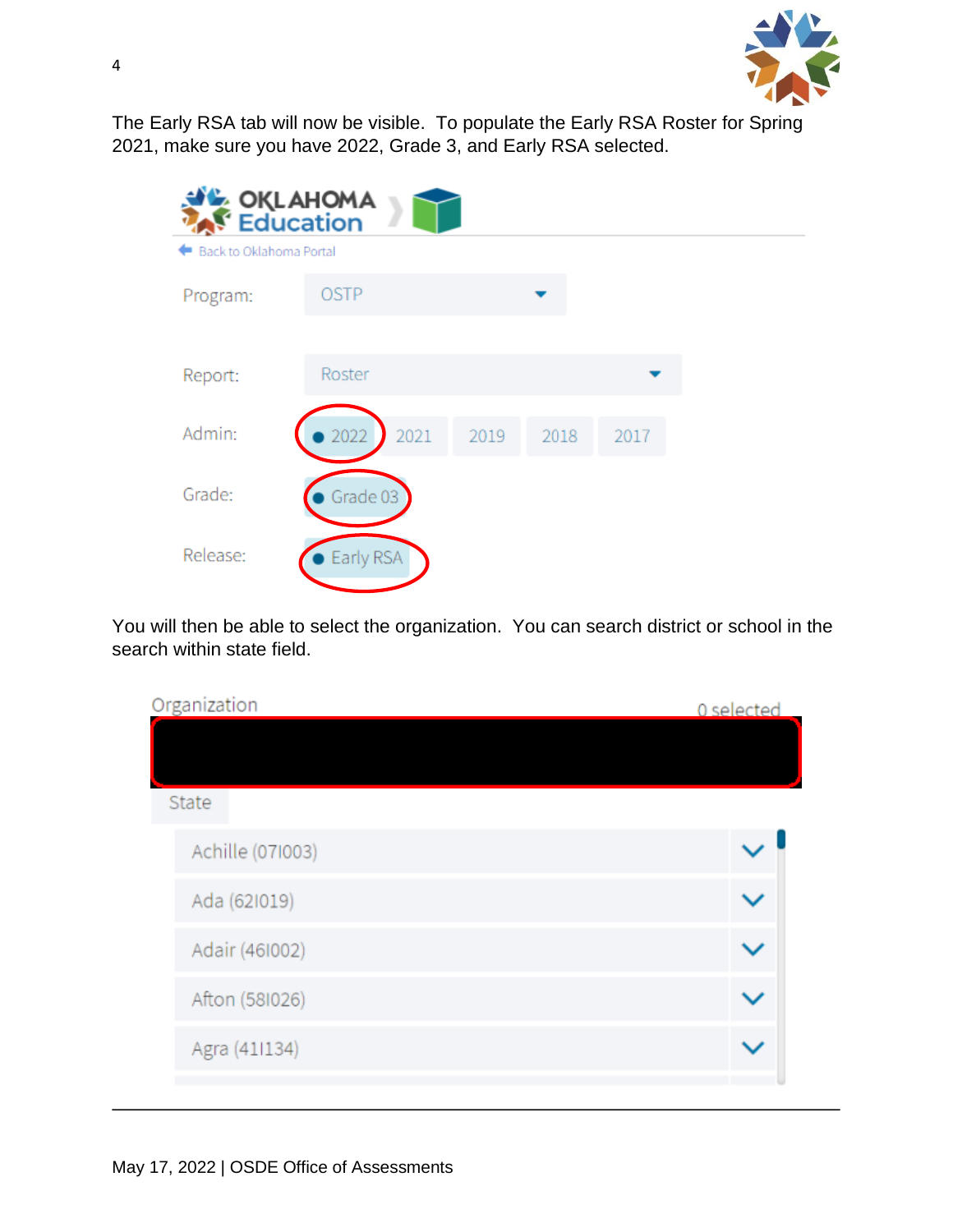

Once you have found and selected the organization, scroll down and select Get Report.



The roster report will populate.

| <b>Last Name</b> | <b>First Name</b> | <b>OPI</b> | <b>Performance Level</b> | <b>RSA Status</b>      |
|------------------|-------------------|------------|--------------------------|------------------------|
| <b>Student</b>   | Sample 1          |            |                          | Does Not Meet Criteria |
| <b>Student</b>   | Sample 2          |            |                          | <b>Meets Criteria</b>  |

If more student information is needed, additional fields can be added by selecting the options icon/tab in the upper right-hand corner of the screen.



A new page will populate. No need to select the organization again as it is already populated.

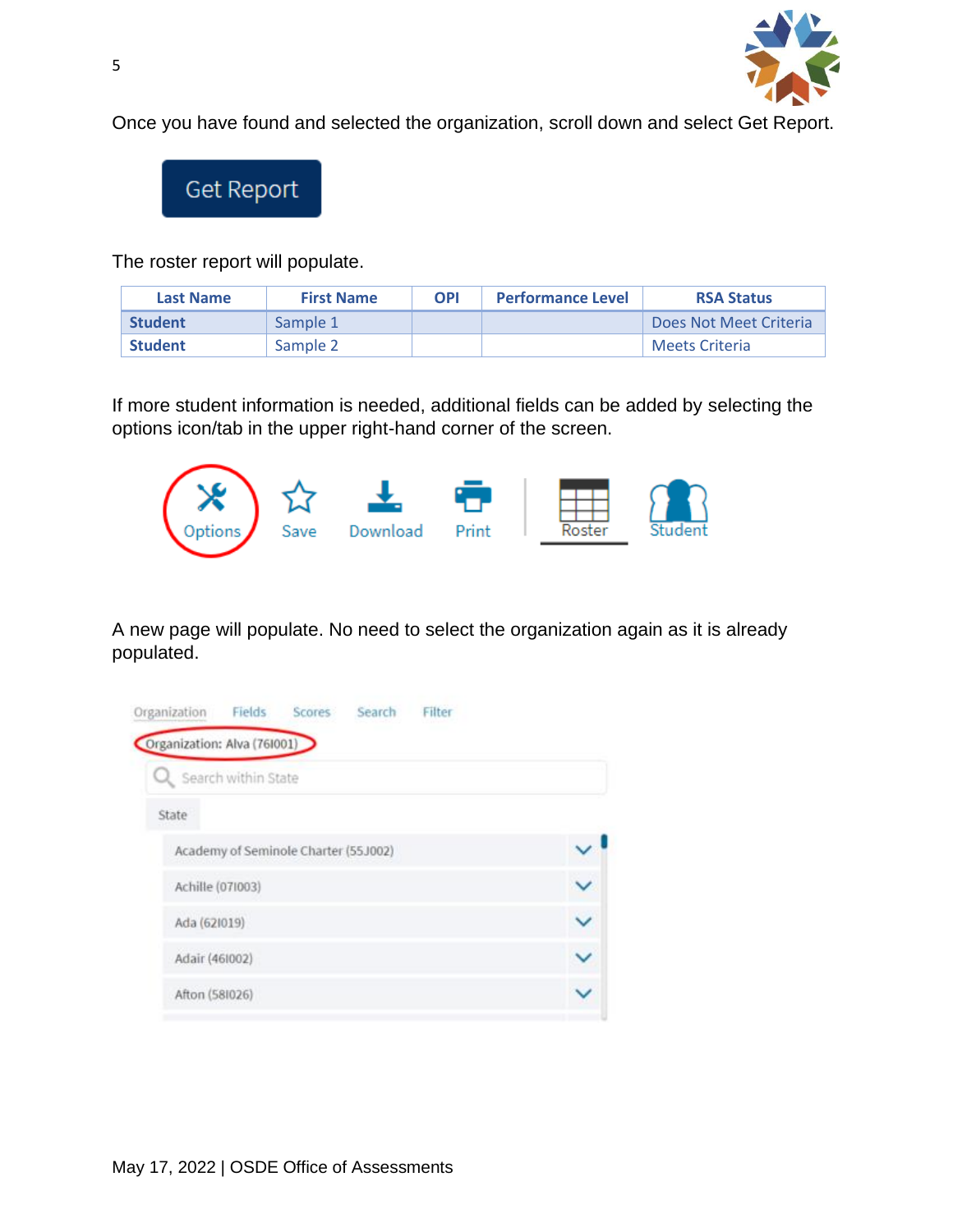

Select Field from at the top of the page.



An options screen will populate. From here you can select the fields want to populate on the roster report. Once you have selected the field, click update.